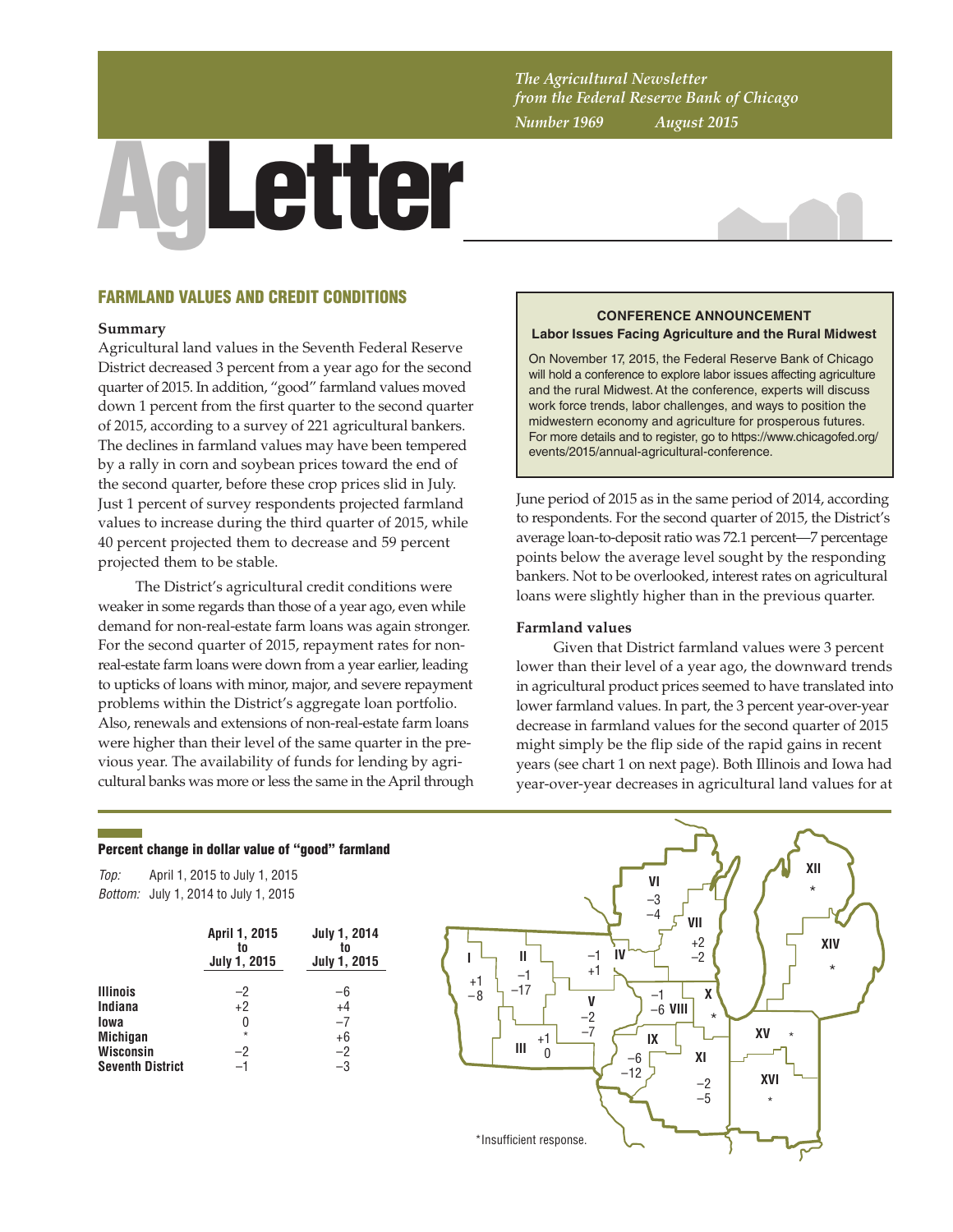





least four consecutive quarters, and Wisconsin had its first year-over-year decline since the first quarter of 2013; in contrast, Indiana and Michigan saw year-over-year increases in farmland values. After seeing a quarterly uptick in the prior quarter, District farmland values decreased 1 percent in the second quarter of 2015 relative to the first quarter; only Indiana saw a quarterly increase in farmland values in the second quarter (see table and map on front).

Many agricultural products have fallen in price over the past two years, contributing to the slide in farmland values. According to the U.S. Department of Agriculture (USDA), corn prices averaged \$3.65 per bushel in the second quarter of 2015—down 21 percent from a year ago and 48 percent from two years ago. At \$9.63 per bushel in the second quarter of 2015, soybean prices were down 33 percent from one year ago and 35 percent from two years ago. In July of this year, the USDA estimated that the 2015 U.S. harvest of corn for grain would fall short of the all-time record set in 2014 by 4.8 percent and the harvest of soybeans would miss the all-time high set last year by 2.1 percent. Even without setting a new record, the soybean harvest would boost crop stocks to levels not seen in almost a decade, while corn stocks would tighten slightly from a year ago. For the 2015–16 crop year, the USDA estimated price intervals of \$3.45 to \$4.05 per bushel for corn and \$8.50 to \$10.00 per bushel for soybeans. When estimated with the midpoints of these price ranges, the values of the U.S. corn and soybean harvests in 2015 are projected to be 3.5 percent and 9.9 percent lower than the 2014 harvests, respectively. Notably, amid concerns about spring planting problems and excess moisture in parts of the Corn Belt, a summer rally in crop prices might have helped prevent even deeper erosion of farmland values toward the end of the second quarter of 2015. Yet, the rally faded in July as crop conditions improved and expectations of better harvests firmed.

Not only were decreasing crop prices a drag on agricultural land values, but so were falling livestock prices.

With 46 percent of the U.S. hog herd in the five District states, price decreases for barrows and gilts (down 28 percent from a year ago and 19 percent from two years ago in June) indicated strains in the hog sector. Milk prices were down 27 percent from a year ago and 13 percent from two years ago in June. Given that over 23 percent of U.S. milk production was from the five District states in 2014, their dairy farms made up a major part of the dairy sector. Although these sectors have been under pressure from downward price trends, there was a recent hint of improvement—small increases in prices from May to June. Moreover, livestock producers benefited from lower feed costs in the past two years. In addition, cattle and egg prices remained elevated as production (supply) issues pushed prices higher over the previous two years. So, livestock prices have likely had a mixed impact on District farmland values thus far this year.

### **Credit conditions**

Agricultural credit conditions in the second quarter of 2015 still showed some signs of good health, but signs of weakness were also present. Repayment rates for non-realestate farm loans were down relative to a year ago again during the second quarter of 2015. The index of loan repayment rates moved up to 64, with 1 percent of responding bankers noting higher rates of loan repayment than a year ago and 37 percent noting lower rates. The slippage in repayment rates over the past year resulted in more agricultural loans having minor, major, or severe repayment problems (7 percent, 3 percent, and nearly 1 percent of the District loan portfolio, respectively). Also, 33 percent of the survey respondents observed more loan renewals and extensions over the April through June period of 2015 compared with the same period last year, while just 1 percent observed fewer of them.

District averages for interest rates on agricultural loans moved up a bit in the second quarter of 2015. As of July 1, 2015, the average for interest rates on farm real estate loans had risen to 4.64 percent—the highest level of the past year (see chart 2 below and table on next page). The

# 2. Quarterly Seventh District farm loan interest rates



Source: Author's calculations based on data from Federal Reserve Bank of Chicago farmland value surveys.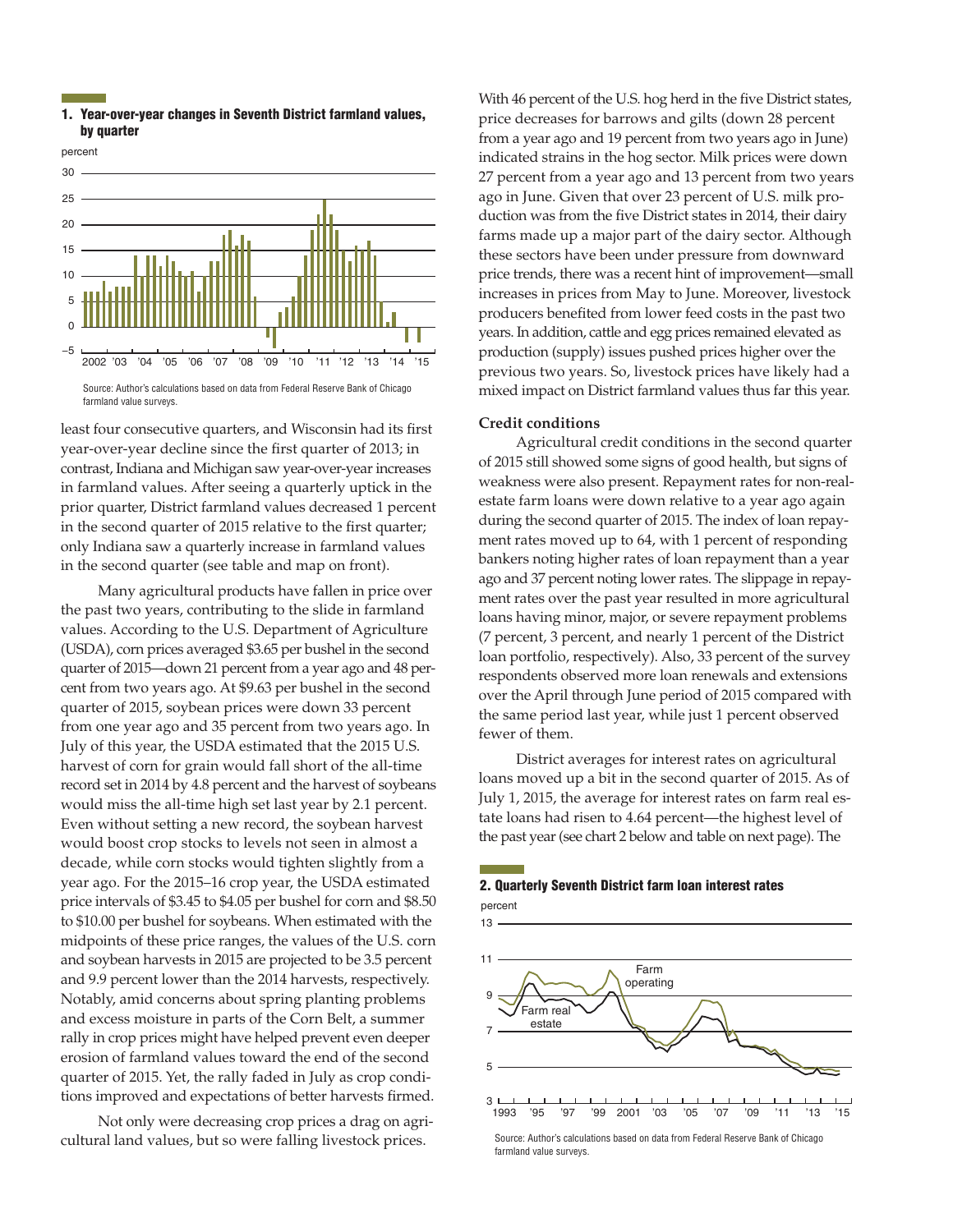### Credit conditions at Seventh District agricultural banks

|           |                      |                              | Loan<br>repayment rates | Average loan-to-<br>deposit ratio | Interest rates on farm loans           |                               |                             |
|-----------|----------------------|------------------------------|-------------------------|-----------------------------------|----------------------------------------|-------------------------------|-----------------------------|
|           | Loan<br>demand       | <b>Funds</b><br>availability |                         |                                   | <b>Operating</b><br>loans <sup>a</sup> | Feeder<br>cattle <sup>a</sup> | Real<br>estate <sup>a</sup> |
|           | (index) <sup>b</sup> | $(index)^b$                  | (index) <sup>b</sup>    | (percent)                         | (percent)                              | (percent)                     | (percent)                   |
| 2014      |                      |                              |                         |                                   |                                        |                               |                             |
| Jan-Mar   | 114                  | 128                          | 96                      | 67.0                              | 4.93                                   | 5.07                          | 4.66                        |
| Apr–June  | 110                  | 123                          | 93                      | 67.3                              | 4.86                                   | 4.98                          | 4.67                        |
| July-Sept | 123                  | 106                          | 85                      | 69.5                              | 4.89                                   | 5.01                          | 4.62                        |
| Oct-Dec   | 137                  | 109                          | 69                      | 70.6                              | 4.87                                   | 5.03                          | 4.61                        |
| 2015      |                      |                              |                         |                                   |                                        |                               |                             |
| Jan-Mar   | 141                  | 105                          | 57                      | 69.0                              | 4.80                                   | 4.95                          | 4.57                        |
| Apr–June  | 140                  | 102                          | 64                      | 72.1                              | 4.81                                   | 4.97                          | 4.64                        |
|           |                      |                              |                         |                                   |                                        |                               |                             |

a At end of period.

**Bankers responded to each item by indicating whether conditions in the current quarter were higher or lower than (or the same as) in the year-earlier quarter. The index numbers are computed by** subtracting the percentage of bankers who responded "lower" from the percentage who responded "higher" and adding 100.

Note: Historical data on Seventh District agricultural credit conditions are available for download from the *AgLetter* webpage, https://www.chicagofed.org/publications/agletter/index.

average for interest rates on feeder cattle loans edged up to 4.97 percent, and the average for interest rates on new farm operating loans was up a hair, to 4.81 percent. The availability of credit tightened in the second quarter of 2015 relative to the second quarter of the previous year, as 15 percent of the survey respondents reported that their banks required larger amounts of collateral and none reported that their banks required smaller amounts. Banks had slightly more funds available to lend in the second quarter of 2015 than a year ago. With 9 percent of responding bankers reporting their banks had more funds available to lend and 7 percent reporting their banks had less, the index of funds availability was 102 in the second quarter of 2015 its lowest value since the third quarter of 2006.

Meanwhile, demand for non-real-estate loans remained at a higher level than a year earlier. With 50 percent of survey respondents reporting higher demand for non-real-estate loans compared with a year ago and 10 percent reporting lower demand, the index of loan demand was 140 for the second quarter of 2015. In the first six months of 2015, the amount of farm operating loans generated by banks was well above what is considered historically normal, whereas the amount of farm mortgages was a bit lower than normal. Therefore, for the second quarter of 2015, the District's average loan-to-deposit ratio jumped to 72.1 percent—7 percentage points below the average level desired by survey respondents (which was a narrower gap than those seen in recent years). According to responding bankers, over the first six months of 2015, the amounts of operating loans and mortgages originated by lenders in the Farm Credit System were higher than normal. Also, in the January through June period of 2015, merchants, dealers, and other input suppliers expanded their lending for farming, whereas life insurance companies were less active in agricultural lending than typical.

### **Looking forward**

Fifty-nine percent of responding bankers anticipated stable farmland values in the third quarter of 2015. However,

the majority of the survey respondents may have been influenced by the summer rally in crop prices, which waned as survey responses were being collected. In addition, with only 1 percent of responding bankers expecting farmland values to increase in the third quarter of 2015 and 40 percent expecting them to decrease, the survey results, on the whole, indicated ongoing weakness in farmland values.

Survey respondents predicted higher volumes for non-real-estate agricultural loans—especially operating loans and loans guaranteed by the Farm Service Agency of the USDA—in the third quarter of 2015 relative to the same quarter of 2014. Volumes for farm machinery and grain storage construction loans, as well as for farm real estate loans, were forecasted to be lower than the levels of a year ago in the July through September period of 2015 for the District. Given lower prices for key crop and livestock products, many farm operators have returned to lenders in order to shore up reserves of working capital while attempting to ride out the downward cycle in agriculture.

David B. Oppedahl, *senior business economist*

*AgLetter* (ISSN 1080-8639) is published quarterly by the Economic Research Department of the Federal Reserve Bank of Chicago. It is prepared by David B. Oppedahl, senior business economist, and members of the Bank's Economic Research Department. The information used in the preparation of this publication is obtained from sources considered reliable, but its use does not constitute an endorsement of its accuracy or intent by the Federal Reserve Bank of Chicago or the Federal Reserve System.

© 2015 Federal Reserve Bank of Chicago *AgLetter* articles may be reproduced in whole or in part, provided the articles are not reproduced or distributed for commercial gain and provided the source is appropriately credited. Prior written permission must be obtained for any other reproduction, distribution, republication, or creation of derivative works of *AgLetter* articles. To request permission, please contact Helen Koshy, senior editor, at 312-322-5830 or email Helen.Koshy@chi.frb.org. *AgLetter* and other Bank publications are available at https://www.chicagofed.org.